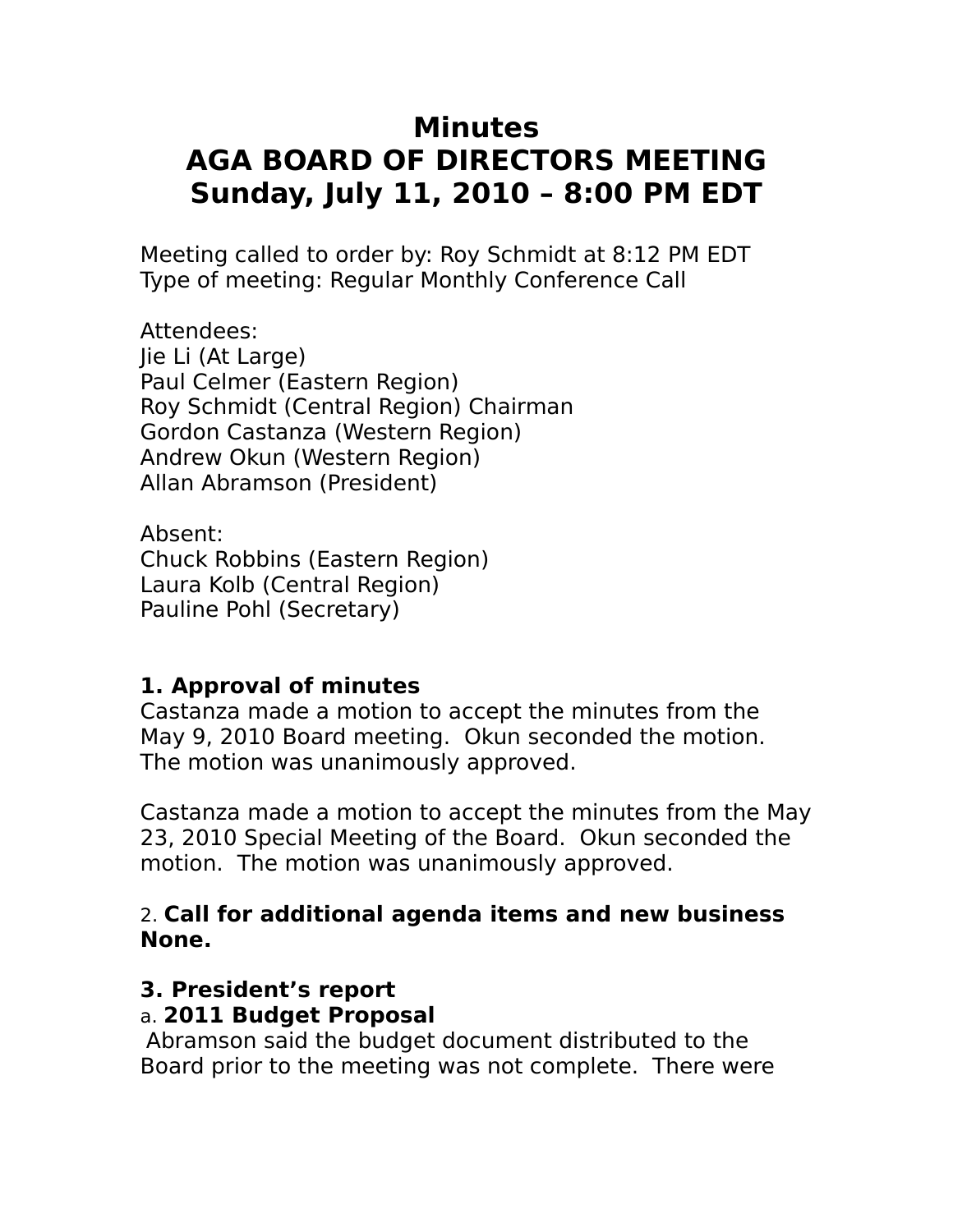several areas where additional information would be required before a final budget proposal can be submitted. Abramson called the Board's attention to a carryover of expenditures from the previous year's budget due to late committal of funds. This would necessitate a shift of the funds approved from the Reserve to the 2011 budget. Additional funds from the Reserve would also be required to balance the budget. Schmidt noted that the budget as submitted still showed a \$200 deficit, which should be fixed. Abramson said he had left it that way on purpose, so everyone would be aware we were in deficit spending mode.

Abramson said the anticipated income from the Congress surplus (58100) was an assumption based on projections last month. At the time of this meeting, Karen had reported 330 registrations for the Congress, which is 30 short of breakeven. Although the break-even point might be reached, it is highly unlikely that a sizable surplus will materialize. As a result, the budget may be \$4,000 or more short.

Schmidt asked what was the total expenditure on Board conference calls (60022)? Abramson said about \$800. Li asked why so much, and who the provider might be. Abramson said the cost reflects both a service fee paid to the provider ("The Conference?") and the cost of toll-free incoming calls. Money can be saved by calling in on the toll line. Schmidt commented that a service like GoToMeeting.com costs half as much. Castanza noted that there are even no-cost solutions, like Skype. Abramson agreed to look into changing providers.

Castanza asked why Casual Labor (60102) was still budgeted at \$5,000 when the effort in this job had been halved. Okun asked what the actual expenditure came to. Abramson replied it was \$7,500. This was way out of proportion to the bill that Mary had said she was submitting. Schmidt asked if we could get more information on precisely how this money was being spent and why we haven't changed the mailbox to deliver membership checks to Sam? [note this same issue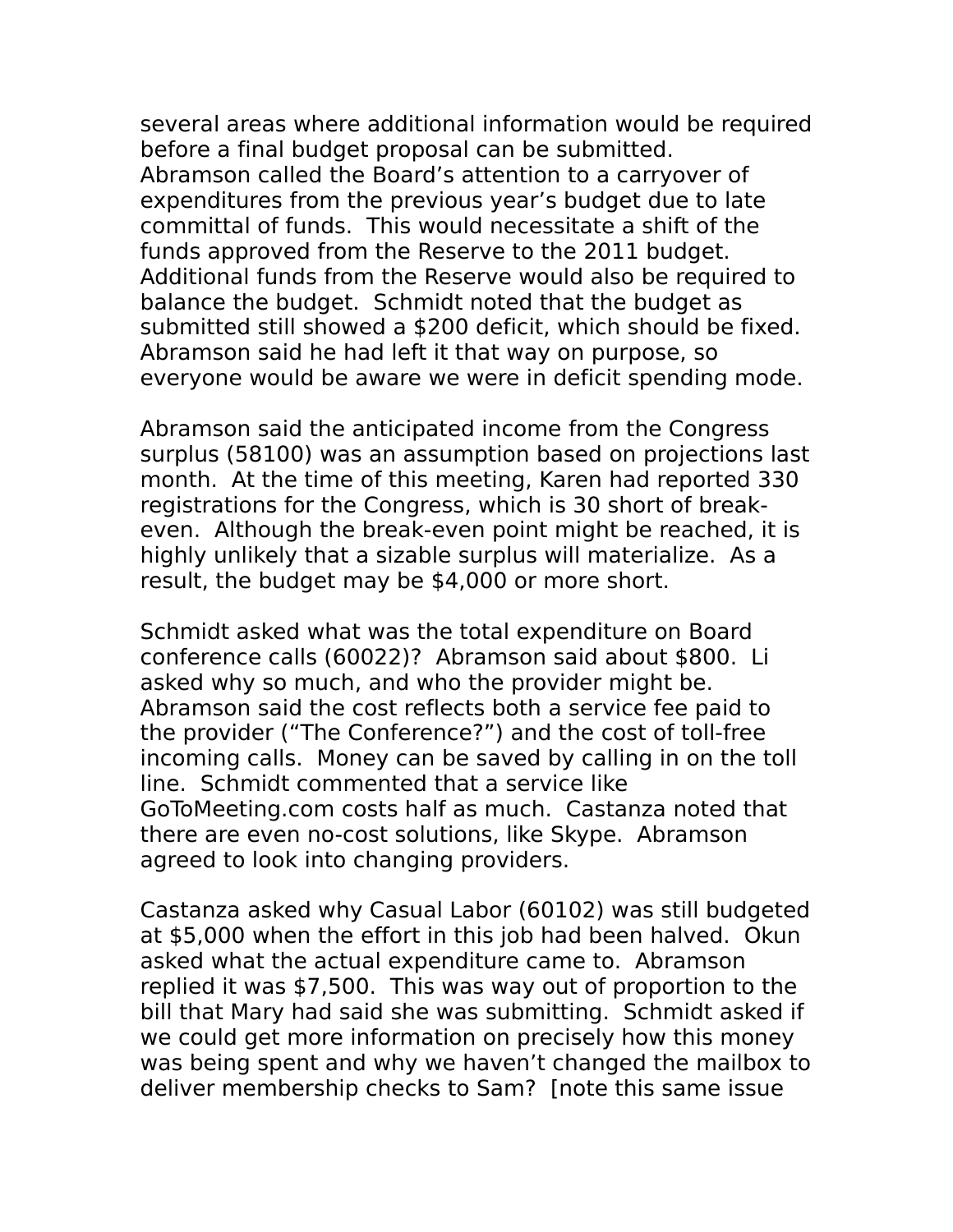was raised for the 2010 budget, and no action has been taken]. Abramson said that in fact, previous year's bills for this item have been high and consistently out of proportion to what Mary had reported her bills would be. Castanza noted that this item alone could go a long way to balancing the budget.

A short discussion of the Masters' Tournament prize fund (60511) resulted in a consensus that ca. \$1,800 (\$1,750?) would be more appropriate than \$3,000.

 Li asked why we are budgeting money (\$2,000) for E-Mail (60221) if we are switching to Google? Schmidt added that if we are using Google for e-mail, then the Spam filter (60224) (\$750) would also be unnecessary. Abramson said he would look into this matter.

Abramson noted that changes in e-Journal expenses had resulted in savings in some areas and increases in others to better serve the members. Overall, there is a savings in the budget due to electronic distribution of the "CD" content in the yearbook.

Schmidt remarked that since Marketing (60900) had not seen any activity in the past two years, it would be best to defer this expense for the 2011 budget, and revisit the issue when a firm plan is in place. Abramson agreed to zero out this item in the 2011 budget.

Due to the number of issues raised and the uncertainty of the Congress budget, Castanza moved to table the budget until the next meeting. Okun seconded the motion. It passed unanimously.

#### **4. New Business**

Search for key officers. Schmidt asked that everyone redouble their efforts to find suitable candidates for Exec VP and VP Operations. These are key positions that need to be